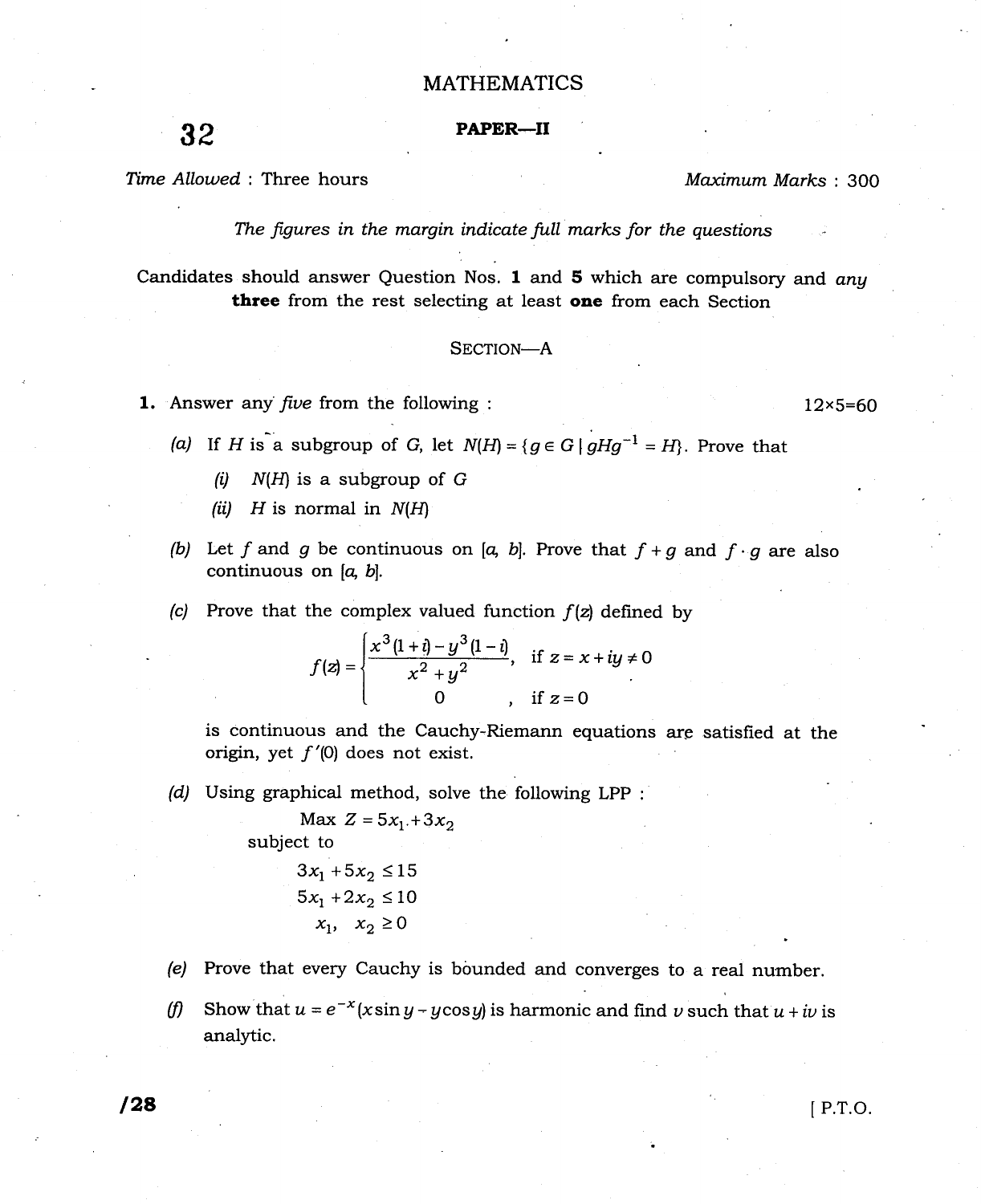- 2. Answer the following five questions :
	- (a) Let G be the set of all  $2\times 2$  matrices  $\begin{pmatrix} a & b \\ c & d \end{pmatrix}$ , where a, b, c, d are real numbers and  $ad-bc \neq 0$ . Show that G is an infinite non-Abelian group. 6+2+4
	- (b) If H be a subgroup of a group G and  $a, b \in G$ , then what do you mean by 'a is congruent to b mod H? Show that the relation  $a \equiv b \pmod{H}$  (a is 4+8 congruent to  $b$  mod  $H$ ) is an equivalence relation.
	- (c) What do you mean by 'an automorphism of a group G? If  $\mathcal{A}(G)$  be the set what do you mean by an deterministic process.<br>of all automorphisms of a group G, then show that  $\mathcal{A}(G)$  is a group. 4+8
	- (d) Define ring, integral domain and field. Prove that any field is an integral  $6+4+2$ domain. Is the converse true? Justify.
	- $(e)$  Define a Boolean ring'. Prove that a Boolean ring is a commutative ring. Is 2+6+4 the converse true? Justify.
- 3. Answer the following five questions :
	- (a) (i) What do you mean by 'a Riemann integrable function f on  $[a, b]^2$ ?
		- (ii) Show that every continuous function is  $R$ -integrable.
			- (iii) If  $f$  is  $R$ -integrable on  $[a, b]$  and  $m$  and  $M$  be g.l.b. and l.u.b. of  $f$  on [a, b], then show that for  $b \ge a$

$$
m(b-a) \leq \int_a^b f(x)dx \leq M(b-a)
$$

(b) If 
$$
u = \tan^{-1} \frac{x^3 + y^3}{x - y}
$$
, show that  
\n(i)  $x \frac{\partial u}{\partial x} + y \frac{\partial u}{\partial y} = \sin 2u$   
\n(ii)  $x^2 u_{xx} + 2xy u_{xy} + y^2 u_{yy} = 2\cos 3u \cdot \sin u$  6+6

(c) Applying Cauchy's theorem and Cauchy's residue theorem, clearly

$$
\int_C \frac{z-3}{z^2+2z+5} dz
$$

where C is the contour

- (*i*)  $|z|=1$
- (*ii*)  $|z+1+i|=2$

128

6+6

 $2+5+5$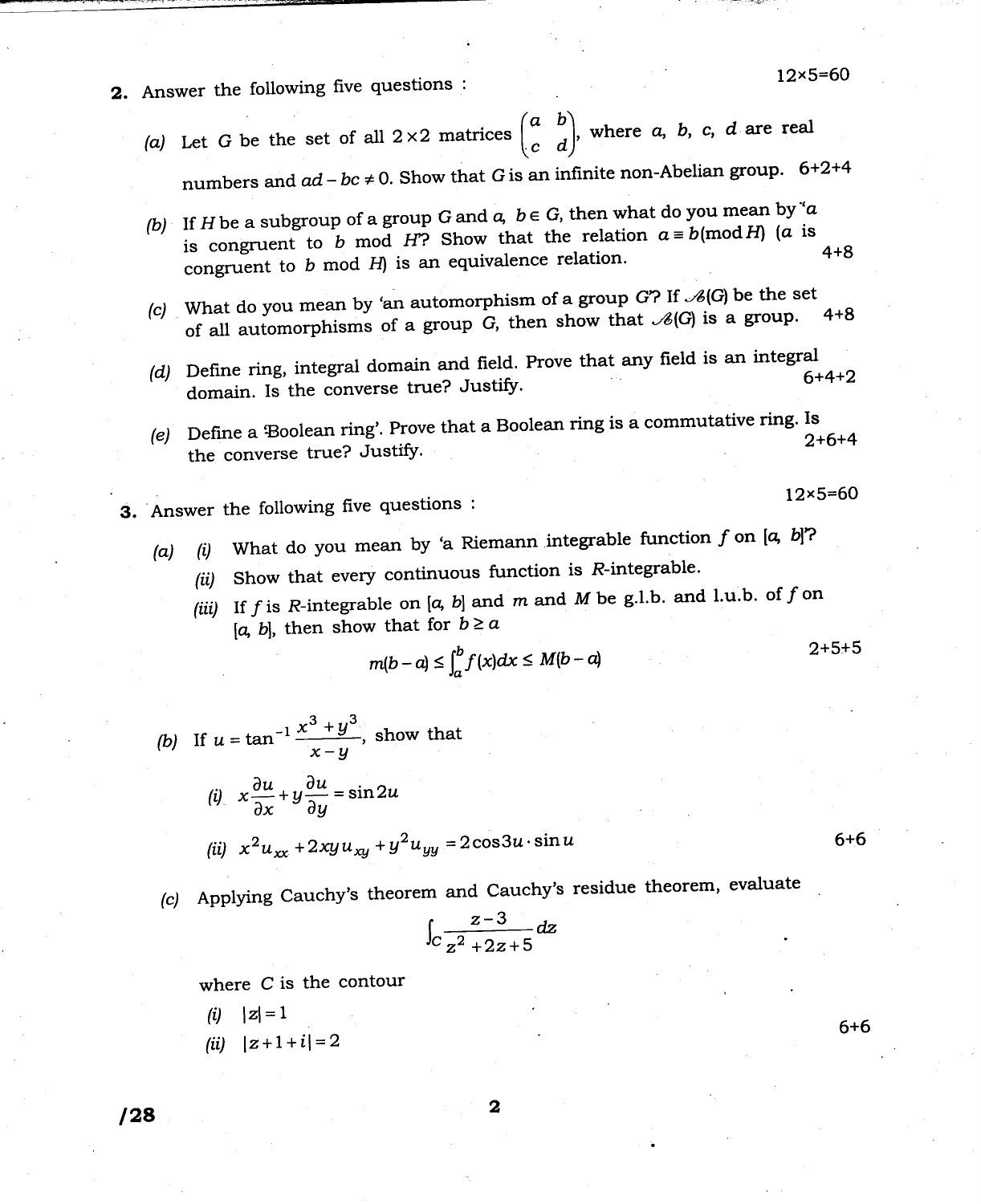(d) Applying contour integration method, prove that

$$
\int_{-\infty}^{\infty} \frac{x^2 dx}{(x^2 + 1)(x^2 + 4)} = \frac{\pi}{3}
$$

- (e) Find the bilinear transformation which maps the points  $z=1$ ,  $i$ ,  $-1$  onto the points i, 0, -1. Hence find the image of  $|z| < 1$ .
- 4. Answer the following four questions :
	- $(a)$  (i) What do you mean by a convex region?
		-



- (iii) Examine whether union and intersection of convex regions are convex or not.  $2+4+10$
- (b) Find by the graphical method the maximum value of  $Z = 2x + 3y$ , subject to the constraints

$$
x+y \le 30, y \ge 3
$$
  
0 \le y \le 12, x-y \ge 0  
0 \le x \le 20  
16

- (c) Define feasible solution, optimal solution, slack variables and surplus variables.  $3 \times 4=12$
- (d) Using simplex method, solve the following LPP :

Max  $Z = 5x_1 + 3x_2$ 

subject to

 $x_1 + x_2 \leq 2$  $5x_1 + 2x_2 \le 10$  $3x_1 + 8x_2 \le 12$  $x_1$ ,  $x_2 \ge 0$ 

 $\frac{1}{28}$  IP.T.O.

16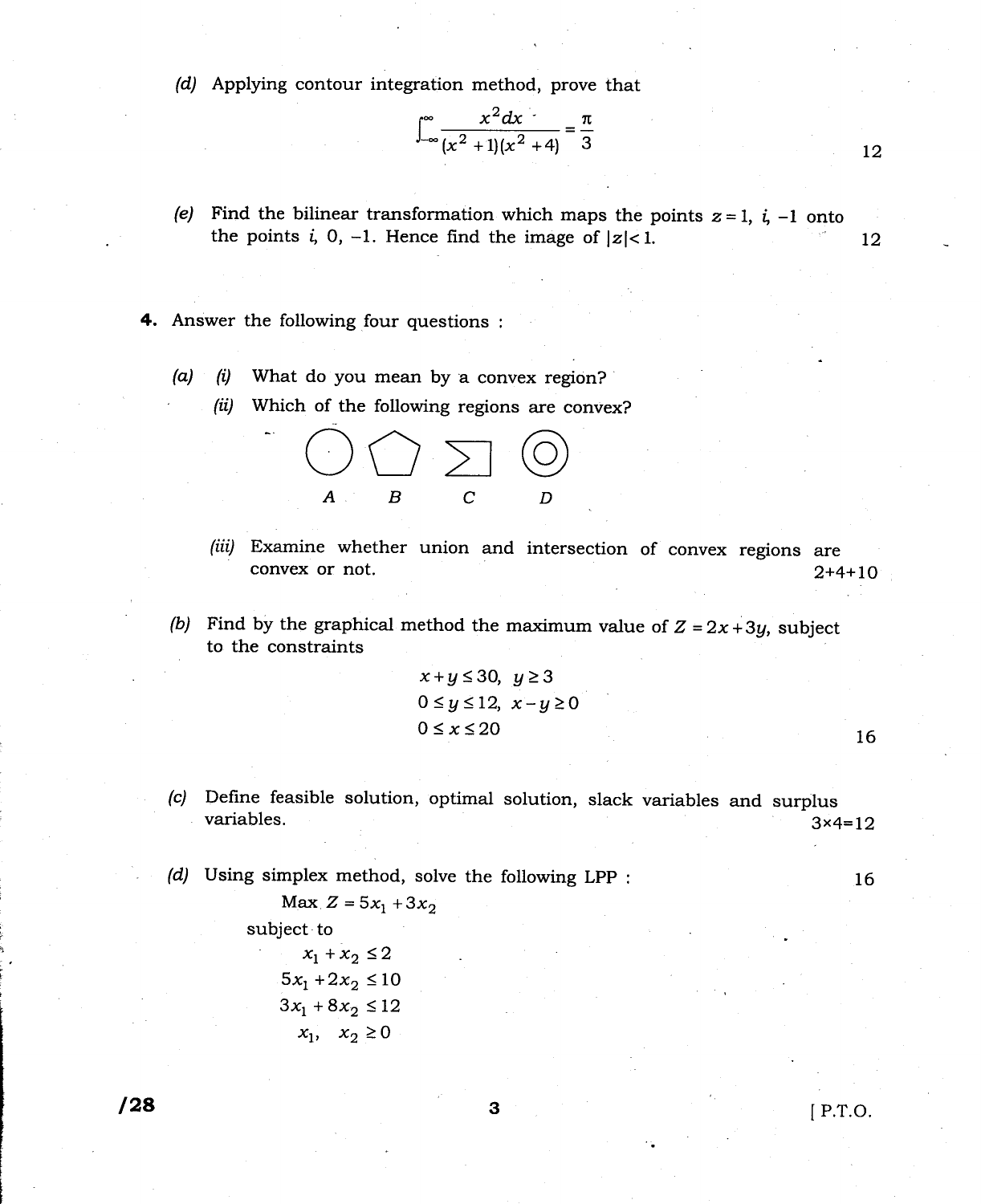### SECTION-B

- **5.** Answer any *five* parts :  $12 \times 5 = 60$ 
	- $(a)$  Form the partial differential equations by eliminating the arbitrary functions from  $Z = f(x + at) + g(x - at)$ .
	- (b) Solve

$$
\frac{\partial^2 z}{\partial x^2} + z = 0
$$

given that when  $x=0$ ,  $z=e^y$  and  $\frac{\partial y}{\partial x}=1$ .

 $(c)$  . Solve

$$
(x^2 - y^2 - z^2)p + 2xyq = 2xz
$$

- (d) Apply Gauss elimination method to solve the equations  $x+4y-z=-5$ ,  $x+y-6z=-12$ ,  $3x-y-z=4$ .
- (e) Using Newton-Raphson method, solve the equations  $x = x^2 + y^2$ ,  $y=x^2-y^2$  correct to two decimals, starting with the approximation  $(0.8, 0.4)$ .
- $(f)$  From the following table, estimate the number of students who obtained marks between 40 and 45 :

| <i>Marks</i>    | 30–40   40–50   50–60   60–70   70–80 |    |  |  |
|-----------------|---------------------------------------|----|--|--|
| No. of Students |                                       | 42 |  |  |

## **6.** Answer the following questions :  $12 \times 5 = 60$

(a) Following PDIs are associated with practical phenomena. Name the equations mentioning the associated phenomena :  $3 \times 4=12$ equations mentioning the associated phenomena :

(i) 
$$
\frac{\partial^2 u}{\partial t^2} = c^2 \frac{\partial^2 u}{\partial x^2}
$$
  
\n(ii) 
$$
\frac{\partial u}{\partial t} = c^2 \frac{\partial^2 u}{\partial x^2}
$$
  
\n(iii) 
$$
\frac{\partial^2 u}{\partial x^2} + \frac{\partial^2 u}{\partial y^2} = 0
$$

 $128$  4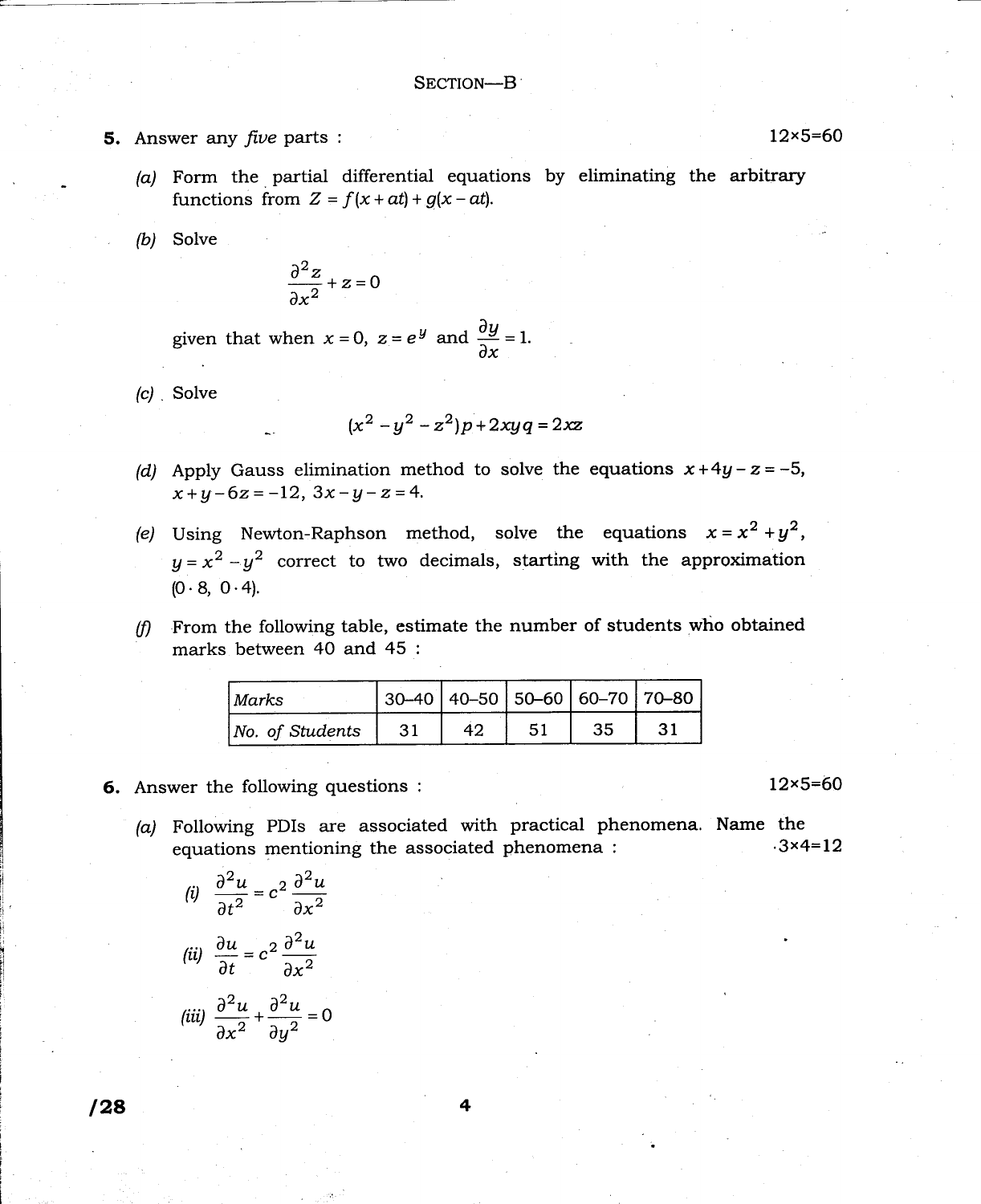$$
(iv)\begin{cases}\n-\frac{\partial V}{\partial x} = L\frac{\partial I}{\partial t} \\
-\frac{\partial I}{\partial x} = C\frac{\partial V}{\partial t}\n\end{cases}
$$

- (b) Find a real root of the equation  $x\log_{10} x = 1\cdot 2$  by regula-falsi method correct to four decimal places.  $-12$
- Evaluate (c)

$$
\int_0^6 \frac{dx}{1+x^2}
$$

by using Simpson's  $\frac{1}{3}$ rd rule.

- (d) Show that the moment of inertia of an elliptic area of mass  $M$  and semiaxes a and b about a diameter of length r is  $\frac{1}{4}M\frac{a^2b^2}{a^2}$ . L2
- (i) Where is the data for the 'hard disk type' stored in? (e)
	- (ii) What is the capacity of DSDD floppy diskette?
	- (iii) Mouse is connected to which port?
	- (iv) Name a command which is not an internal DOS command.  $12 \,$

## **7.** Answer the following five questions :  $12 \times 5=60$

- (a) State D'Alembert's principle. Deduce the general equation of motion of a rigid body from D'Alembert's principle. 12
- (b) What do you mean by holonomic system and non-holonomic system? Set up the Lagrangian for a simple pendulum, and obtain the equation describing its motion. I2
- $(c)$  (i) What do you mean by bit, byte and word? (*ii*) Divide  $1100_2 + 10_2$ . (iii) Add hexadecimal numbers  $6AE_{16} + 1FA_{16}$ .
- $(d)$  Draw the truth table for the following :  $4 \times 3 = 12$ 
	- (i)  $Y = A.B + B.C$
	- (ii)  $R=A(\overline{B}+\overline{C})$
	- (iii) 3-input OR-gate

4+4+4

12